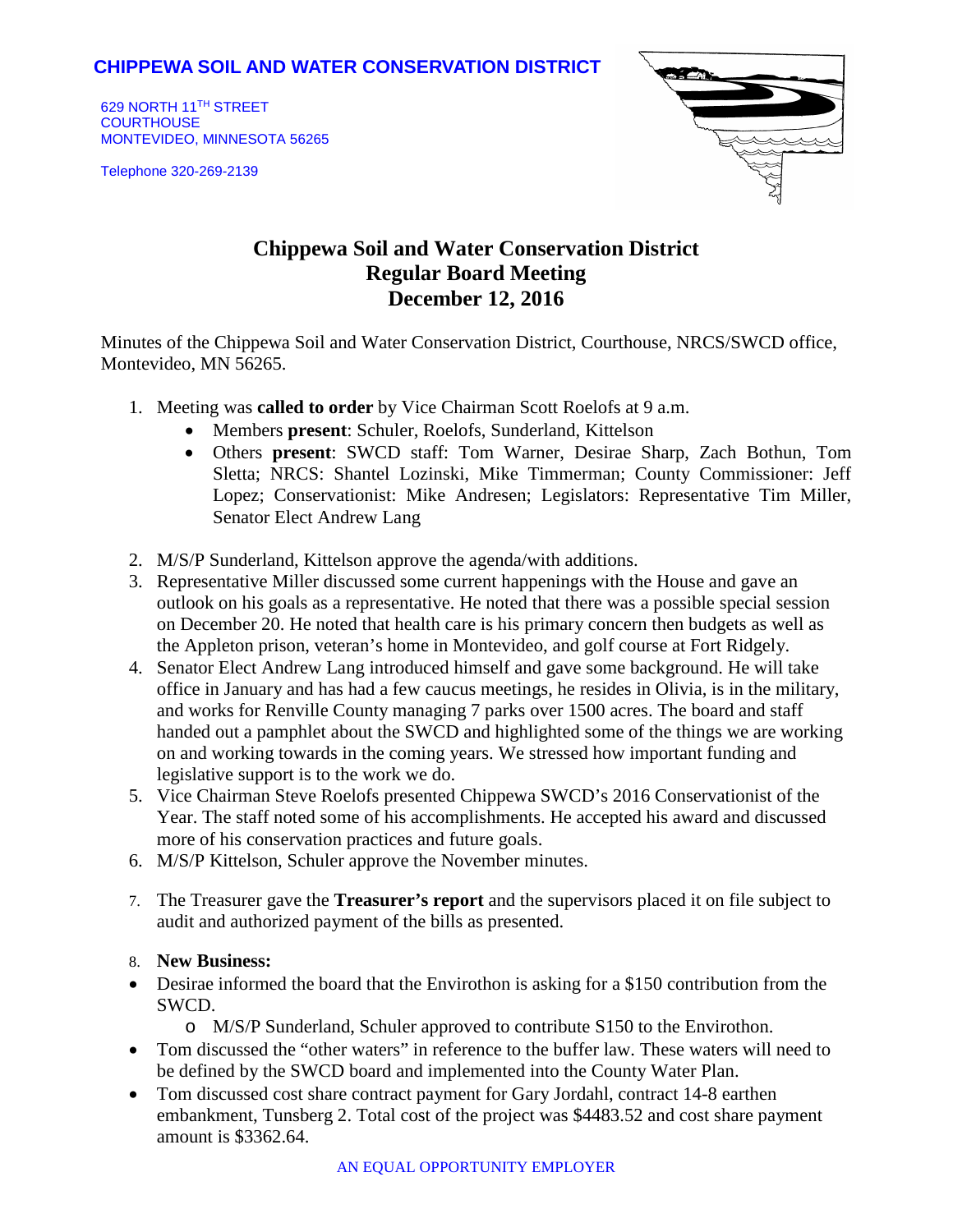## **CHIPPEWA SOIL AND WATER CONSERVATION DISTRICT**

629 NORTH 11TH STREET **COURTHOUSE** MONTEVIDEO, MINNESOTA 56265

Telephone 320-269-2139



- o M/S/P Schuler, Kittelson approve to pay \$3362.64 to Gary Jordahl for earthen embankment project.
- Tom discussed a return of cost share funds for 2015 cost share monies. \$107.20 was unspent and needs to be returned to BWSR.
	- o M/S/P Sunderland, Kittelson approve to return \$107.20 to BWSR.
- SWCD staff discussed the annual convention and some of the things they learned while there.
- Tom dicussed the buffer grant agreement for \$30,000.
	- o Sunderland, Schuler move to accept the buffer grant of \$30,000 and approve for Tom to sign for it.
- Staff and supervisors discussed some buffer updates. APO that is being discussed is that effective 1 year after you're served a violation there will be a \$100 per parcel per month fine for 6 months then \$500 per parcel per month for the next 6 months. SWCD's will be the administrators of the law and the county will be the regulators. New maps are to be out from DNR by early 2017.

#### **Tom W. reported:**

• Tom discussed his monthly activities that included but were not limited to: closing out 2014 and 2015 cost share, sent out letters to landowners on public waters that aren't compliant, talked with landowners who stopped in about the buffer law, ordered about 4000 trees so far for 2017 spring planting season, worked with land owners on tree plans utilizing CRP and EQIP, received BWSR wetland bank comments on wetland bank site, had TEP meeting on site at the Clara City School site to go over wetland delineation boundary with the wetland delineator, wrote up WCA Notice of Application and WCA Notice of Decision on the Clara City School site and sent them out, worked on tile drain requests, read DNR obwells, got new computers set up and running, got new phones set up and running.

### **Zach Reported:**

• Zach discussed his monthly activities that included but were not limited to: seeded wetland bank site in LQP county and seeded gun range (all others were too wet), worked on capacity grant reporting, worked in Buffcat doing buffer inventory and compliance letters for protected waters, made landowner contact about CRP, RIM/CREP, native prairie programs, worked on seed/seeding proposals, worked on aglearn modules for training for CRP planning, Hollis Weber wellhead protection easement is ready for signature & recording, worked on buffer map changes and corrections with Josh M., picked up 120 fabric rolls in Morris, and attended state convention with conservationist of the year.

### **Tom S. Report:**

 Tom discussed his monthly activities that included but were not limited to: mailed out letters on protected waters, attended state convention, created a handout about our SWCD for legislators, seeded Richards bank site, seeded the gun range, picked up 120 rolls of fabric in Morris, worked on the buffer list.

#### **Shantel's Report:**

• Shantel covered MOU, Civil Rights for partners, civil rights statements, and justice for all poster.